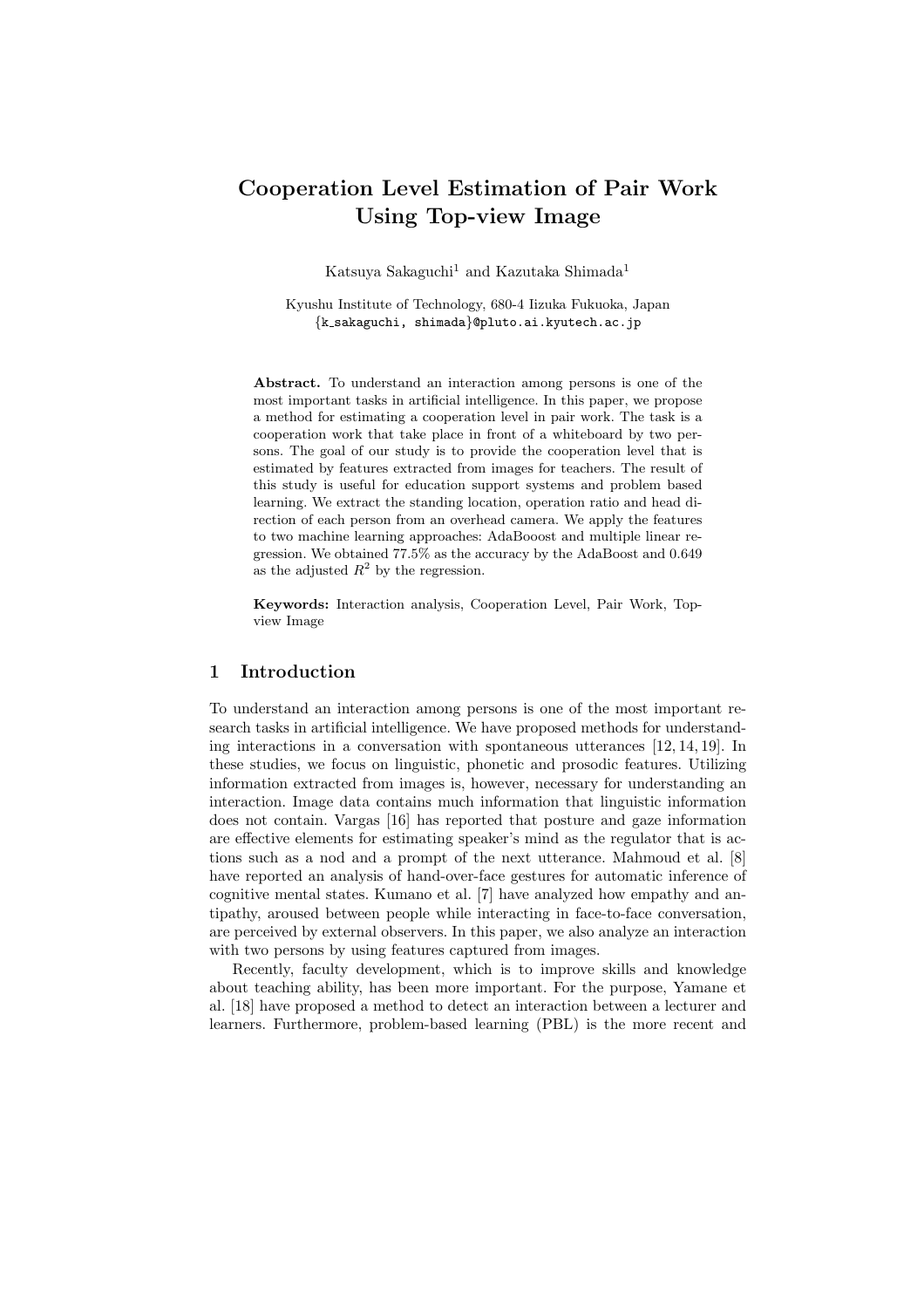

**Fig. 1.** An image of pair work from top-view.

highly regarded. In PBL, students work in small collaborative groups and learn what they need to know in order to solve a problem [3]. The target of our research is the PBL environment.

In this paper, we propose a method for estimating a cooperation level in pair work. The cooperation level in this study is that "To what degree did a participant work in cooperation with a partner?"<sup>1</sup>. The task is a cooperation work that take place in front of a whiteboard by two persons. In our method, we focus on a top-view image for the estimation. Figure 1 shows an example of an image from an overhead camera. We extract the standing location, operation ratio and head direction of each person from the top-view image. We analyze the relation between the cooperation level and each feature. Then, we apply the features to two machine learning approaches: AdaBooost and multiple linear regression. The goal of our study is to provide the cooperation level estimated by the features to teachers in the PBL.

In the next section, we explain related work. Next, we describe our method in Section 3. In the section, we discuss nonverbal information for the cooperation estimation first, and then describe features and classifiers based on machine learning approaches for the task. In Section 4, we discuss our experimental results in terms of the features and classifiers. Finally, we conclude our methods in Section 5.

## **2 Related work**

Many researchers have studied methods for estimating atmosphere and participant's mind in an interaction. Takashima et al. [15] have reported an analysis

Note that we are not concerned with the quality of the output of each pair work in this paper.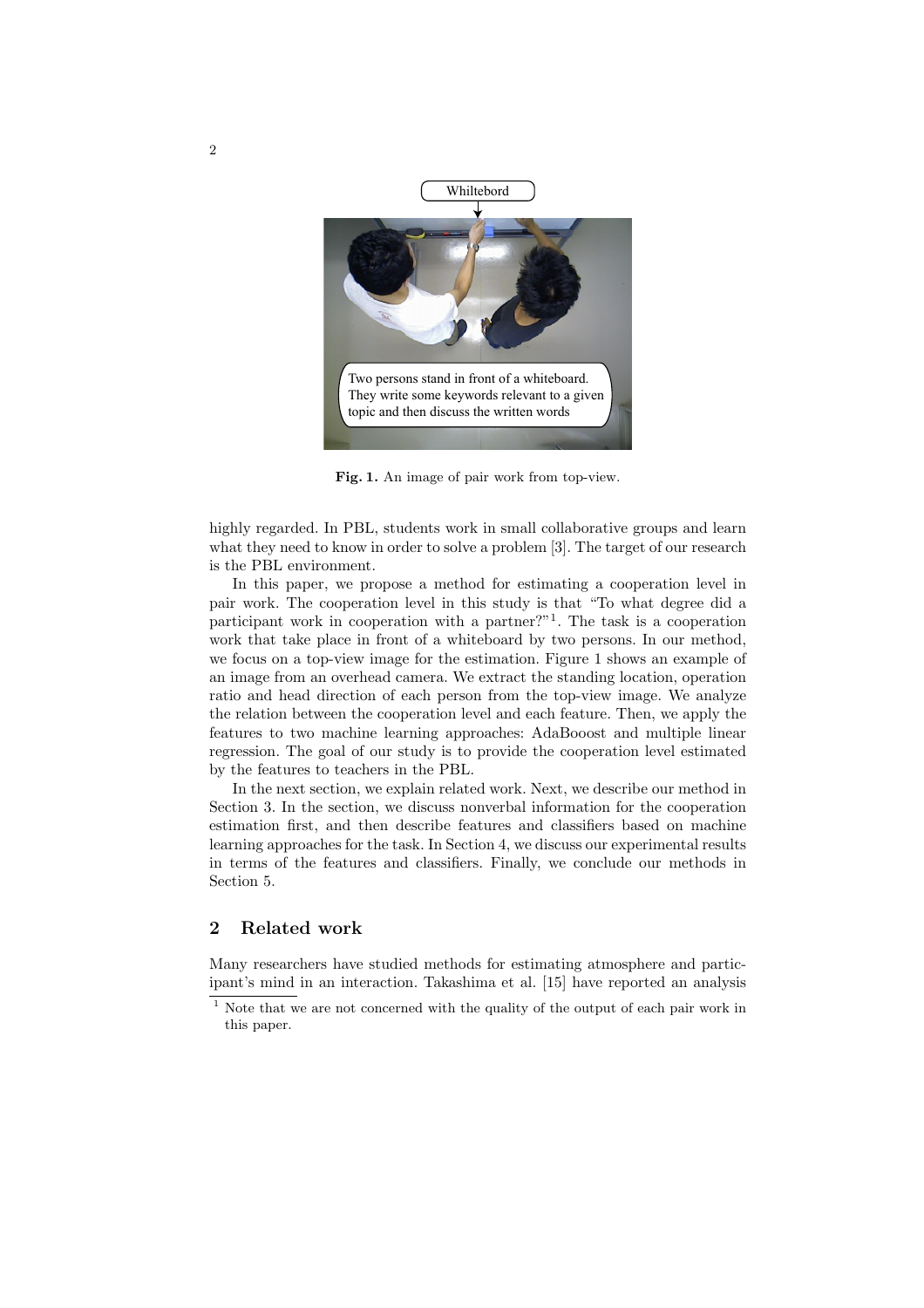of nonverbal cues and atmosphere in six person conversations. The nonverbal information was acquired with some sensor devices such as a 3D tracker, an acceleration sensor and a tablet device. Mota and Picard [9] have proposed a posture recognition method for a person seated in a chair. They used a leap chair with pressure sensors. In general, using particular devices is, however, costly and cumbersome for participants.

One solution for the issue is to utilize cameras for the extraction of nonverbal information. Nakamura et al. [10] have proposed a method for estimating learners' subjective impressions for an e-learning system. They used facial information, facial expressions, gaze and head poses from a stereo-camera. Jayagopi et al. [4] have proposed a method for mining and validating group speaking and gaze patterns. They captured images and speech from two web-cameras and a commercial array microphone. Grafsgaard et al. [2] have proposed a method for analyzing posture and affect for intelligent tutoring systems. They captured depth information with a Kinect. These studied, however, treated a e-learning system for one person and persons seated in chairs. Our research target is a PBL environment in which participants have actions.

In this paper, we use a depth camera for the extraction of nonverbal information. The task is pair work. A participant might be occluded by another participant if a camera is placed in front of participants. To solve this problem, we apply an overhead camera to our task. By using the overhead camera, the problem of occluded images is solved. We have reported the effectiveness of the use of the overhead camera for a person identification task [6, 11] and a posture identification task [5]. In addition, the method with the overhead camera has the advantage that psychological resistance is reduced because the camera does not capture the face image. Furthermore, the restriction of the location of a camera is reduced because the camera does not need to capture the person's face.

## **3 Proposed method**

In our method, we use Microsoft Kinect<sup>2</sup> to capture pair work activities. The Kinect camera can handle depth information. We extract several features from the captured images. Finally, we estimate the cooperation level in each pair work on the basis of these features.

## **3.1 Nonverbal information**

In this paper, we focus on nonverbal information for estimating the cooperation level. The nonverbal information in this paper is divided into three categories: (1) standing location, (2) operation ratio and (3) head direction.

First, we record a pair work activity with Kinect. Our method detects head areas of each person by using depth information from the Kinect. Next it computes the centroid of each head area. We regard the centroid as the standing location of a person. Figure 2 shows an example of the process.

<sup>2</sup> http://www.xbox.com/en-US/Kinect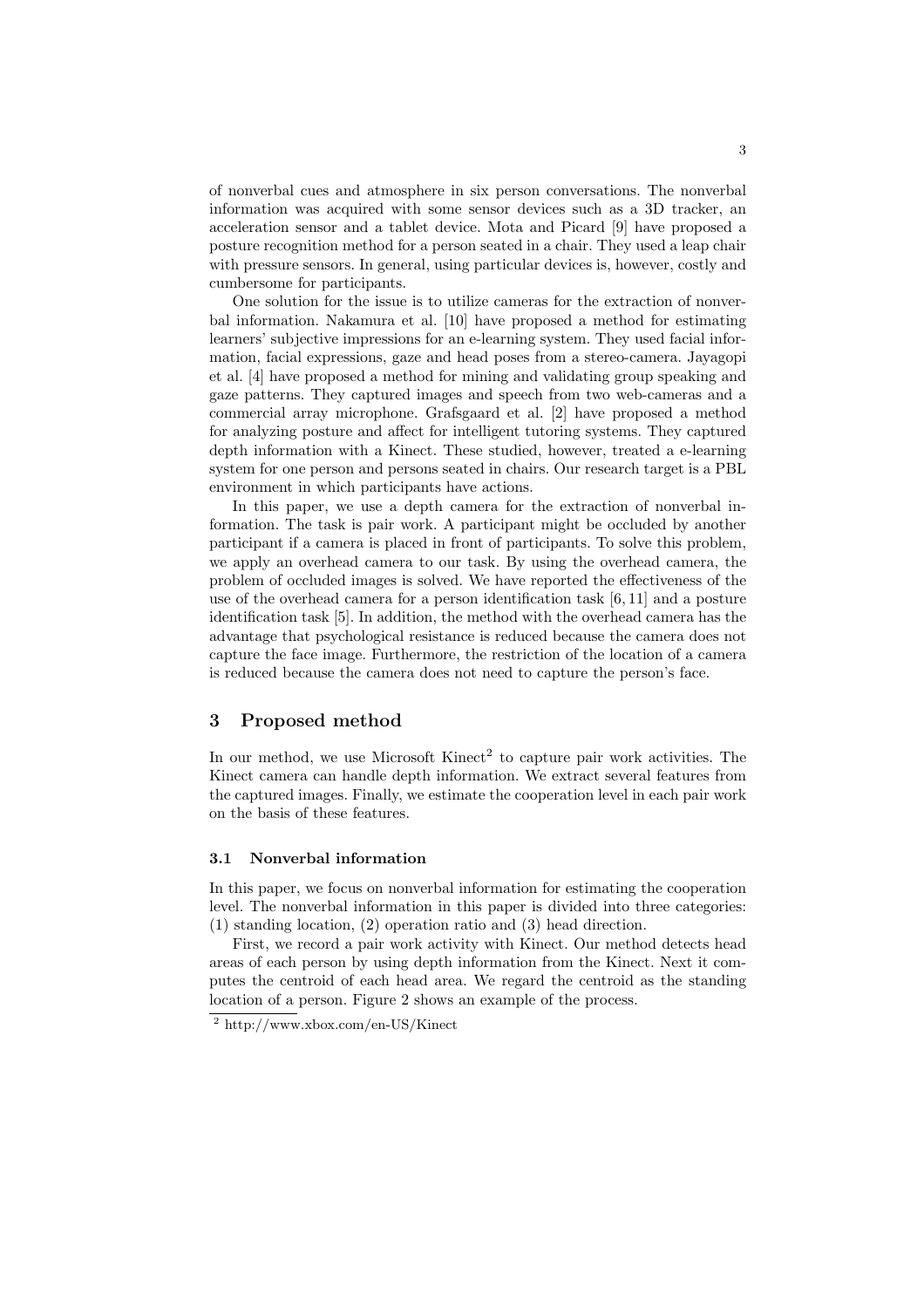

**Fig. 2.** The person area extraction and standing location.

The second nonverbal information is an operation ratio of each person. Here the operation denotes a pointing gesture and a writing activity on the whiteboard. As a preliminary experiment, we generated a classifier for identifying the operations in a video. We used the locations of a pen tip and a fingertip by using depth information as the features for the classifier. In addition, we used the dimensions of person's area that are near the whiteboard and the distance between the centroids of the person area and head area as the features. Figure 3 shows an example of the process. We evaluated a machine learning technique using these feature with 300 images. The accuracy was 80%. We think that it is not sufficient to investigate the cooperation level in pair work although the accuracy is not low. Therefore, we prepare annotated data for the operation ratio. We manually annotate each image with three classes; pointing, writing and otherwise.

The third nonverbal information is a head direction. We divide an image to six directions. Figure 4 shows the six directions. We assign five directions to the front of the head and one direction to the backward. We also estimated the direction in each image automatically on the basis of the head shape. However, the accuracy was 47%<sup>3</sup> . Therefore, we also prepare manual annotated data for the head direction.

### **3.2 Features**

We explained the nonverbal information that we use in the previous section. In this section, we describe features for the cooperation level estimation in detail. We introduce eight features to the estimation approach. These features are extracted from the output of the previous section.

**Location deviation** We compute the standard deviation of the standing location. A large location deviation value denotes that the person is active during the pair work.

 $3$  The reasons why the accuracy was extremely low that were  $(1)$  a person sometimes stood outside of the camera range and (2) a head shape depended on the standing location.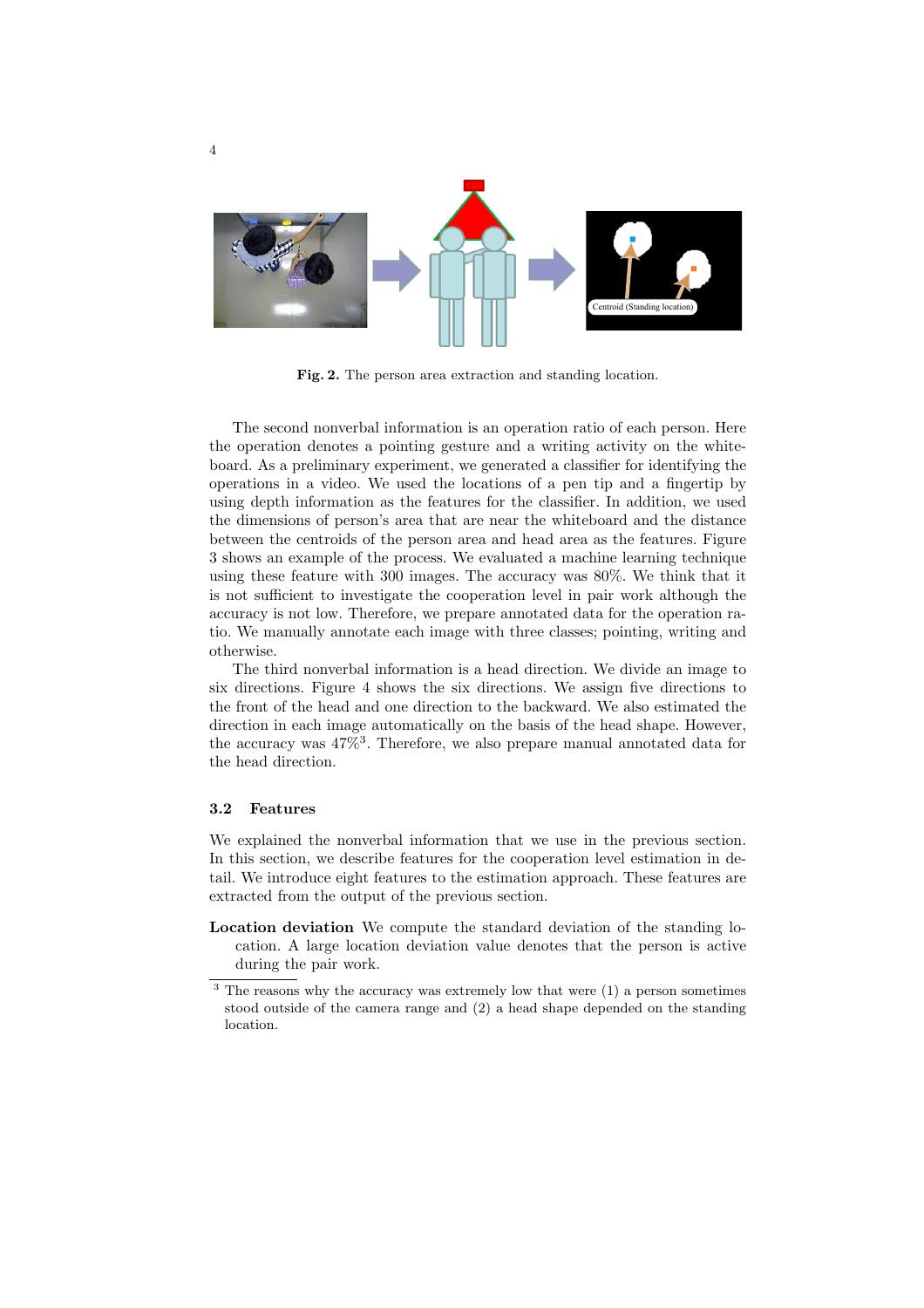

The depth values between  $\bullet$  and  $\blacktriangle$  show different trends in the case that a person is pointing or writing



The distance value becomes large in the situation that a person is doing or not doing something.

Fig. 3. The features for the operation identification.



**Fig. 4.** Head direction.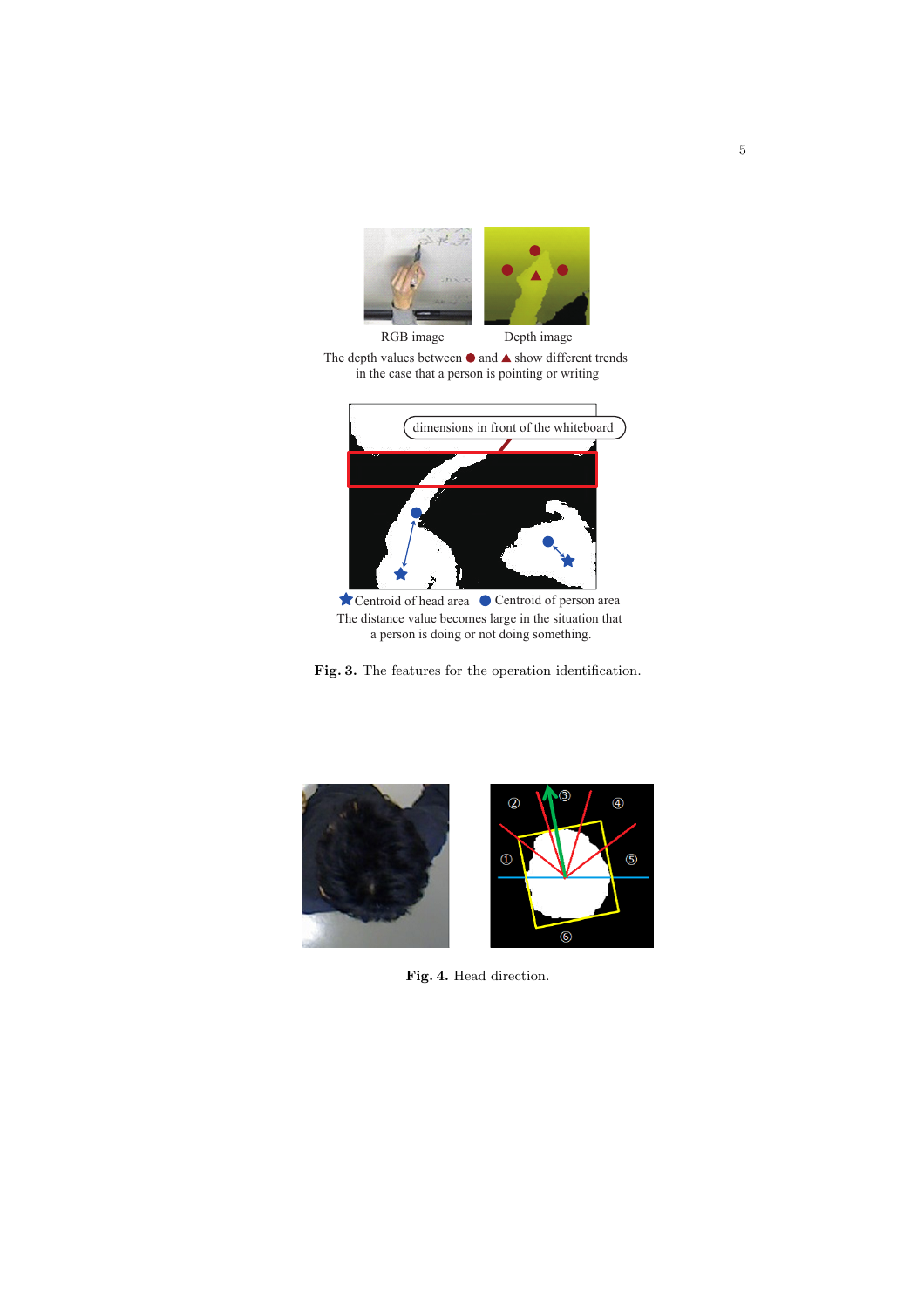

**Fig. 5.** The AdaBoost algorithm.

- **Center ratio** We compute a center ratio of two person. This ratio is which person stands to the center area in long time.
- **Average distance** We compute an average distance value between two persons from all image frames.
- **Operation ratio** We compute an operation ratio. Here the target operations are (1) pointing and (2) writing. This feature is the ratio of these two operations in all frames.
- **Head turn** This is a difference of the head direction between two frames. If the head direction in the current frame differs from that in the previous frame, our method counts up the number of the changes.
- **Gaze ratio** We measure the frequency of the same head direction that occurs in *n* consecutive frames. For example, we set *n* to 3. If we obtain a direction sequence,  $(3) \rightarrow (3) \rightarrow (3) \rightarrow (3) \rightarrow (3) \rightarrow (3) \rightarrow (2) \rightarrow (2) \rightarrow (2)$ , the frequency is 2. In this paper, we use three types of  $n; n = 3, 5, 10$ .
- **Eye direction** We assume that the head direction implies the gaze direction of eyes. We compute the ratios of six directions in Figure 4 in all frames.
- **Partner gaze ratio** We compute the gaze ratio to a partner. We compute the ratios of the partner side  $(\mathcal{4})$  and  $(\mathcal{5})$  and the opposite side  $(\mathcal{1}, \mathcal{2})$  and  $(\mathcal{3})$ for a person in the left side. We also compute the ratios of the partner side  $(1)$  and  $(2)$  and the opposite side  $(3)$ ,  $(4)$  and  $(5)$  for a person in the left side

#### **3.3 Classifier**

On the basis of the extracted features, we generate a classifier for the cooperation level estimation. In this paper, we employ the AdaBoost algorithm [1] as the classifier. The AdaBoost algorithm is one of the most famous machine learning techniques. It generates a strong classifier by combining some weak classifiers. In this paper, we implement the AdaBoost with the open source software Weka[17]. We use the C4.5 algorithm  $[13]$  as the weak classifiers<sup>4</sup>. C4.5 is also one of the famous machine learning techniques, which generates a decision tree. Figure 5 shows the outline of the AdaBoost algorithm.

In addition, we introduce another approach. We employ the multiple linear regression analysis with the stepwise method for the estimation.

<sup>4</sup> Actually, it is "48" in Weka.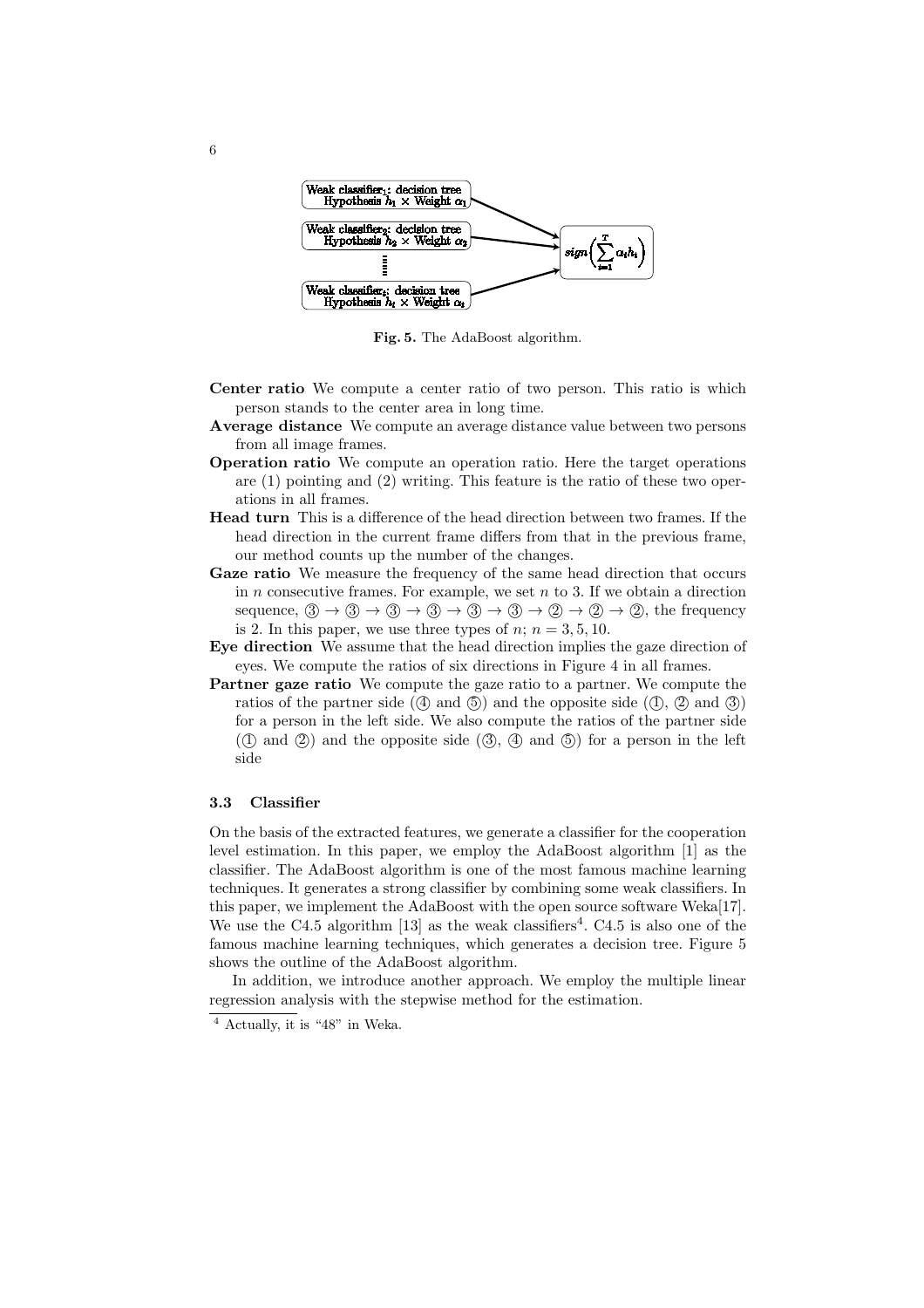## **4 Experiment**

We evaluate our method with an annotated data set of pair work. In this section, we explain the experimental settings first. Then, we consider the relevancy between the cooperation level and some features. Finally, we discuss the results of two machine learning approaches.

## **4.1 Setting**

We collected pair work with a whiteboard by using an overhead camera. The pair work consisted of two processes. First, each test subject wrote words related to a given topic to the whiteboard. In this experiment the topics were "Summer" and "Autumn". For example, the written words were "Fireworks", "Festival", "Summer holiday" and so on. Next, they classified the written words on the whiteboard into several categories in a subjective manner. For example, a pair categorized these three words, "Fireworks", "Festival", "Summer holiday", as "Summer event". The categorization process depended on the free discussion of each pair. Each operation time of two process, namely the listing of words and categorization, was three minutes, respectively.

The number of test subjects was 16 persons. We generated ten groups from them. Five groups have the acquaintance relationship and others were the first meet. The cooperation level of each pair was determined by one annotator<sup>5</sup>. The range of cooperation level was 1 (bad) to 5 (good).

We obtained 1800 frames from Kinect. We extracted 180 images from them with respect to each ten frame. We divided 180 images into 90 images as the anterior half and 90 images as the posterior half in each pair work.

### **4.2 Result**

In this section, we discuss three main nonverbal aspects described in Section 3.1, namely standing location, operation ratio and head direction, in the experimental data first. Then, we discuss the accuracy of the AdaBoost and the reliability of the multiple linear regression approach.

#### **Discussion on location, operation and head direction**

Table 1 and Table 2 show the experimental data about acquaintance groups and first-meet groups, respectively. In the tables, CL denotes the cooperation level by one annotator. LocDev, CentRatio, AveDist and OpRatio are the location deviation, the center ratio, the average distance and the operation ratio in Section 3.2, respectively. "A" to "J" denote the group ID. "(M)" and " $(F)$ "  $(F)$ "

<sup>5</sup> Actually, we collected a questionnaire about the cooperation level of the pair work from the test subjects. However, there was a large difference between self-evaluation and cooperation level by the annotator. In other words, the self-evaluation differ from the actual cooperation level. We think that the reason was that each test subject was liable to pay mind to the partner in the pair work.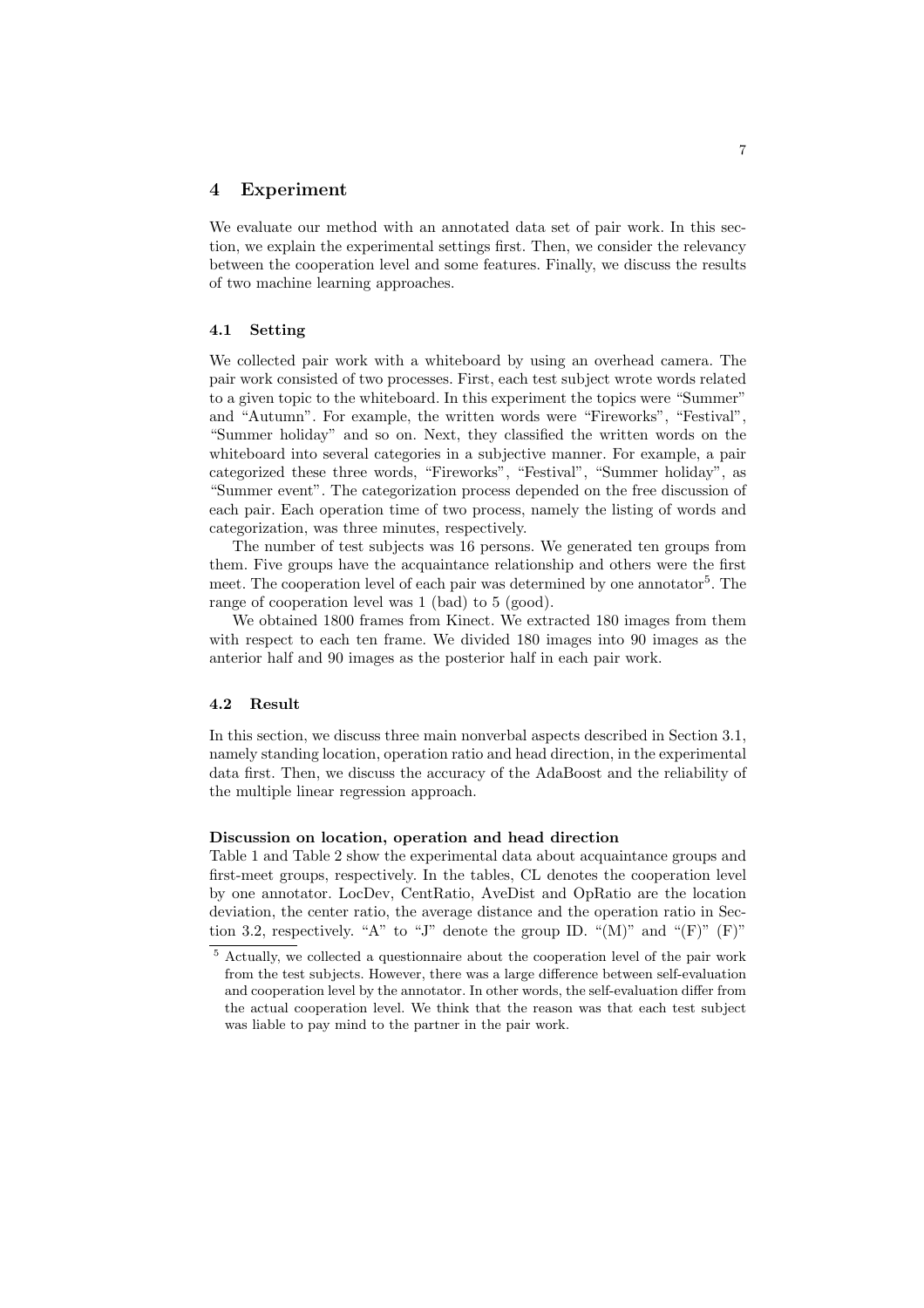**Table 1.** Result of Group A to E.

| Acquaintance       | CL  | LocDev                   | CentRatio  | AveDist     | OpRatio   |
|--------------------|-----|--------------------------|------------|-------------|-----------|
| A1(M)              | 5/5 | 31.97/37.80              | 1.4/1.2    | 356.2/354.7 | 44.4/41.1 |
| $\overline{A2(M)}$ | 5/5 | 32.13/53.12              | 98.6/98.2  |             | 62.2/81.1 |
| B1(M)              | 5/5 | 35.68/34.98              | 30.0/26.7  | 395.5/387.3 | 47.8/60.0 |
| $\overline{B2(F)}$ | 5/5 | 26.07/39.17              | 70.0/73.3  |             | 57.8/40.0 |
| Cl(M)              | 3/1 | 13.35/17.07              | 5.6/0.0    | 429.3/446.5 | 27.8/5.6  |
| C2(F)              | 4/2 | 41.56/23.95              | 94.4/100.0 |             | 38.9/42.2 |
| D1(M)              | 4/5 | 42.45/46.63              | 0.0/16.7   | 356.6/343.2 | 12.2/58.9 |
| D2(M)              | 4/5 | $26.\overline{29/45.35}$ | 100/83.3   |             | 54.4/47.8 |
| E1(F)              | 4/3 | 18.42/15.08              | 15.6/14.4  | 266.5/270.8 | 35.5/15.5 |
| E2(F)              | 5/4 | 33.00/24.37              | 84.4/85.6  |             | 62.2/50.0 |

**Table 2.** Result of Group F to J.

| First-meet | CL. | LocDev      | CentRatio  | AveDist     | OpRatio            |
|------------|-----|-------------|------------|-------------|--------------------|
| F1(M)      | 4/3 | 22.97/33.68 | 59.3/100.0 | 395.8/358.6 | 64.4/23.7          |
| F2(F)      | 3/2 | 18.22/19.12 | 40.7/0.0   |             | 6.8/18.6           |
| G1(M)      | 4/2 | 20.72/20.71 | 2.1/68.8   | 328.7/339.7 | 41.7/6.25          |
| G2(F)      | 4/4 | 14.91/36.02 | 97.9/31.2  |             | $\sqrt{47.9/54.1}$ |
| H1(M)      | 3/3 | 9.96/21.58  | 0.0/1,9    | 312.5/308.4 | 28.8/22.6          |
| H2(M)      | 4/3 | 21.22/18.12 | 100.0/98.1 |             | 35.8/28.8          |
| I1(M)      | 4/4 | 22.65/31.25 | 0.0/0.0    | 353.0/341.3 | 55.6/44.4          |
| I2(F)      | 4/4 | 20.44/15.94 | 100/100.0  |             | 51.1/42.2          |
| J1(M)      | 4/1 | 30.48/16.42 | 82.2/100.0 | 370.8/356.3 | 13.3/2.2           |
| J2(F)      | 4/1 | 23.39/14.11 | 17.8/0.0   |             | 44.4/20.0          |

are male and female. "/" is the border of the anterior half and the posterior half about each feature. For example, the test subject A1 was male and the anterior half and the posterior half features of his location deviation were 31.97 and 37.80.

First, we discuss the location features. The LocDev became larger in the situation that the cooperation level was high, e.g., Group A and B. On the other hand, the cooperation levels about the groups or persons with the small LocDev value, such as Group J and person C1, were low. In other words, persons with high cooperation level were active during the pair work in this experiment. This denotes that large and frequent motions of the head and body are generated in the case that the pair work proceeds smoothly. Furthermore, the CentRatio of persons with leadership potential tended to increase the value, such as A1 and C2. The reason was that such persons were enterprising and willing, e.g.,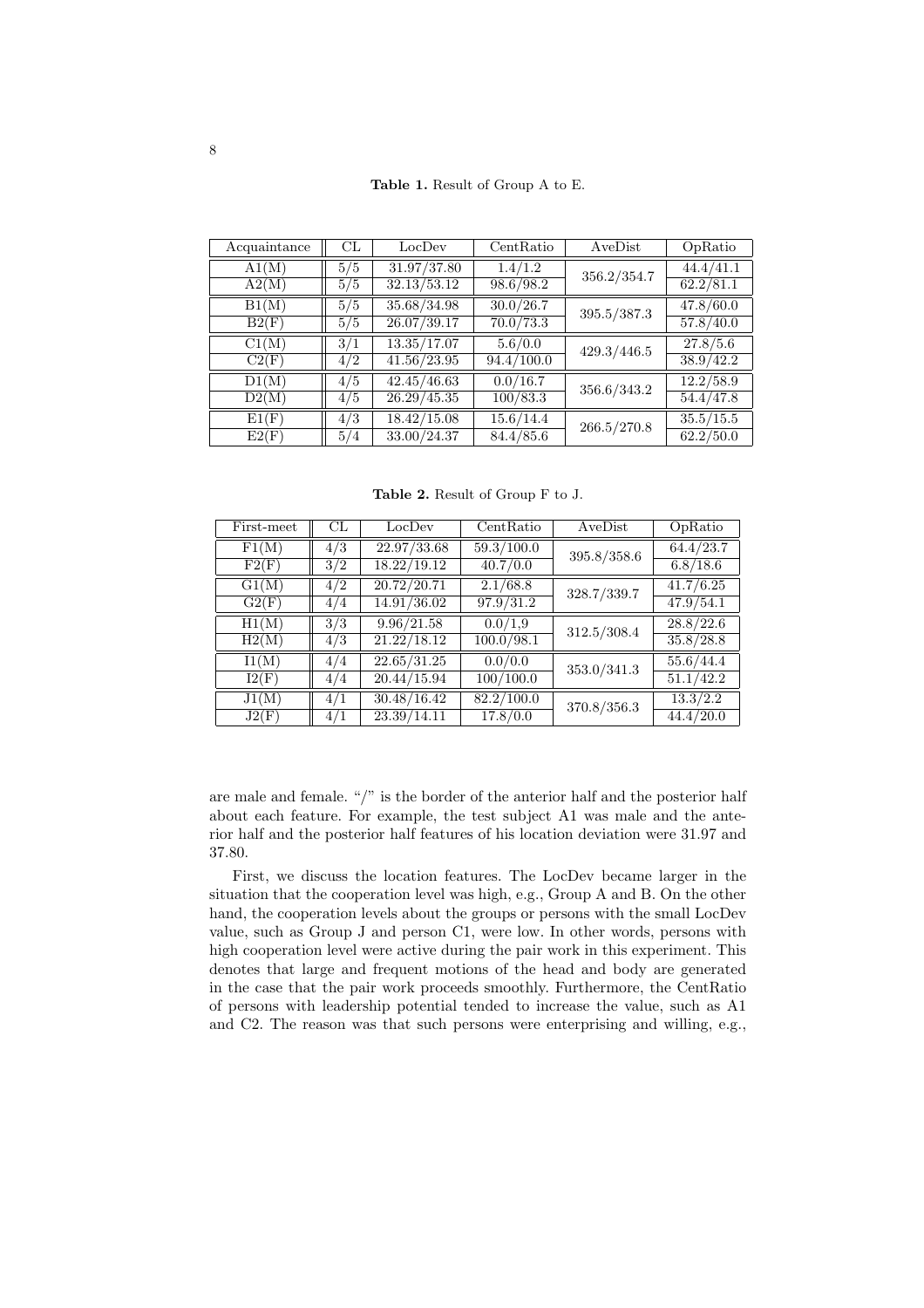**Table 3.** Confusion matrix.

|               | Estimated   |         |               |  |  |
|---------------|-------------|---------|---------------|--|--|
|               | Cooperative | Neither | Uncooperative |  |  |
| Cooperative   | 25          |         |               |  |  |
| Neither       |             |         |               |  |  |
| Uncooperative |             |         |               |  |  |

writing on whiteboard. In addition, for a female pair, Group E, the AveDist had a tendency to become small.

Next, we discuss the operation ratio. The OpRatio became larger for the high cooperation level, such as Group A and B, and lower for the low cooperation level, such as Group J. This is the same tendency as the LocDev. In contrast, there was no significant difference between acquaintance and first-meet about each features.

Finally, we discuss the head direction. For the head direction features, there was no relativity about the cooperation level. The groups of the high cooperation level had a tendency to increase operation time about writing on whiteboard. Therefore, the persons of the group fixed their eyes to the same direction. On the other hand, the groups of the low cooperation level had a tendency to increase non-operation time because they stood by doing nothing. Therefore, the persons of the group also fixed their eyes to the same direction, namely the white board. As a result, there was no difference between the high and low cooperation groups.

#### **Discussion on classifiers**

Next, we evaluated two machine learning approaches with our features. The annotated data consisted of 20 persons for 10 groups. We divided the data of 20 persons into two parts; the anterior half and the posterior half. Hence we obtained 40 instances as the experimental data. We generated a three-class problem from the five cooperation level. In other words, we integrated the cooperation level 4 and 5 to "Cooperative" and 1 and 2 to"Uncooperative". The cooperation level 3 was class "Neither"

We evaluated the AdaBoost with 20-fold cross validation. On the basis of a preliminary experiment, we used the location deviation and the operation ratio as the features of the AdaBoost. The accuracy rate was 77.5%. Table 3 shows the confusion matrix of the experimental result. Although the accuracy was relatively-good, the evaluation data was unbalance. Most instances were the class "Cooperative". To validate the effectiveness of our method, we need to acquire more pair work data. The reason why the class "Cooperative" became the great majority was that we applied pair work to the task. Pair work has a natural tendency to cooperate with each other because the group consists of only two persons. Extension to a multi-party task is the most important future work.

Finally, we evaluate the reliability of the multiple linear regression approach. For the task, we used the original five cooperation level in the data. We applied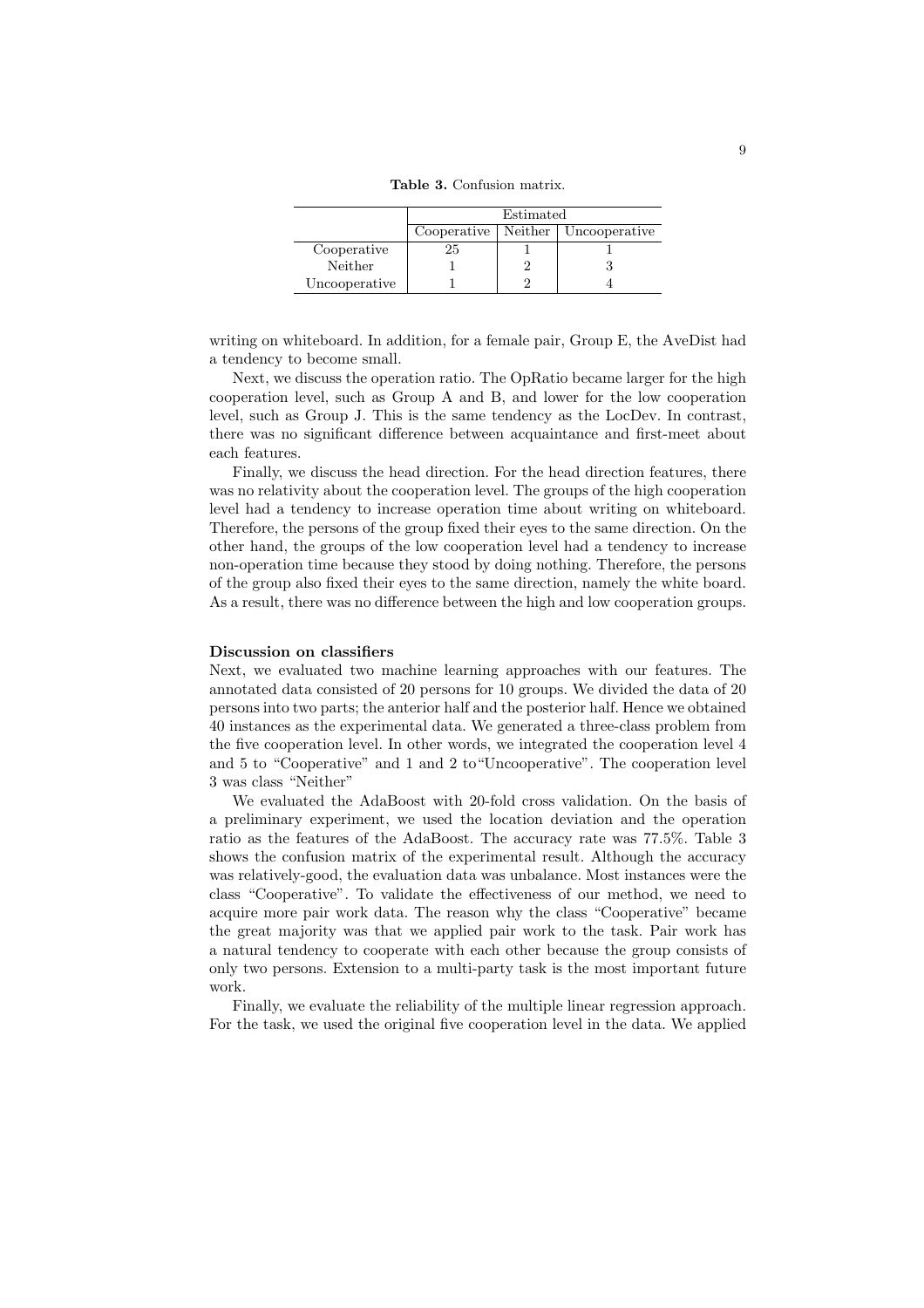all nonverbal features to the regression. In the analysis, we select the optimal features from them by using the stepwise method. As a result, LocDev and OpRatio were selected as explanatory variables. The equation about the cooperation level (CL) is as follows:

$$
CL = 1.256 + 0.0415 \times LocDev + 0.0353 \times OpRatio
$$
 (1)

The standardized partial regression coefficients of LocDev and OpRatio were 0.371 ( $p < .005$ ) and 0.572 ( $p < .001$ ), respectively. The adjusted  $R^2$  was 0.649. The nonverbal features were effective because the *AdjR*<sup>2</sup> was very high. However, the data was annotated by one annotator. Therefore, we need to verify the annotated cooperation level by several annotators. This is also the important future work.

# **5 Conclusions**

In this paper, we discussed the estimation of a cooperation level in pair work. The task was the cooperation work that take place in front of a whiteboard by two persons. This study leads to one useful task for education support systems and project based learning.

We explained several nonverbal features and analyzed real data by them. Some knowledge was acquired about relations between the cooperation level and the nonverbal information, such as the location deviation and operation ratio. On the other hand, the head direction features were not effective for the estimation of the cooperation level. We also applied the features to two machine learning approaches. The AdaBoost with the features produced 77.5% as the accuracy. The adjusted  $R^2$  of the multiple linear regression was 0.649. However, it is important to investigate and incorporate new nonverbal features to our method for the improvement of the cooperation level estimation.

Future work includes (1) evaluation of the method with a large-scale dataset, (2) utilization of other nonverbal features, (3) improvement of the operation identification and the head direction estimation, (4) annotation of the cooperation level by several annotators and (5) extension to a multi-party task (cooperation by 3 or more persons).

## **References**

- 1. Yoav Freund and Robert E. Schapire. Experiments with a new boosting algorithm. In *Proceedings of International Conference on Machine Learning*, pages 148–156, 1996.
- 2. Joseph F. Grafsgaard, Kristy Elizabeth Boyer, Eric N. Wiebe, and James C. Lester. Analyzing posture and affect in task-oriented tutoring. In *Proceedings of FLAIRS Conference 2012*, 2012.
- 3. Cindy E. Hmelo-Silver. Problem-based learning: What and how do students learn? *Educational Psychology Review*, 16:235–266, 2004.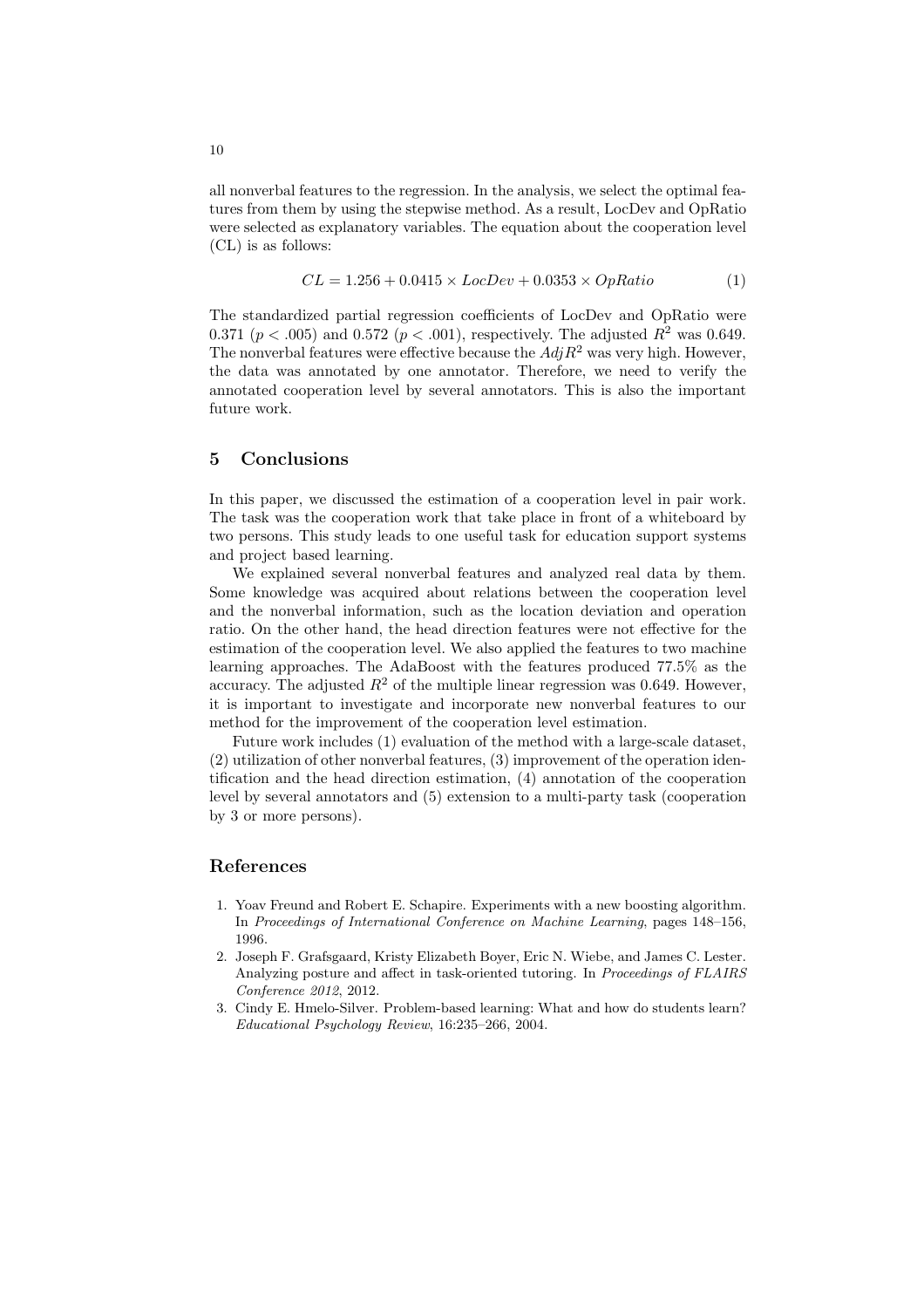- 4. Dinesh Babu Jayagopi, Dairazalia Sanchez-Cortes, Kazuhiro Otsuka, Junji Yamato, and Daniel Gatica-Perez. Linking speaking and looking behavior patterns with group composition, perception, and performance. In *Proceedings of the International Conference on Multimodal Interaction (ICMI), Santa Monica, USA*, 2012.
- 5. Kazuaki Komatsu, Kazutaka Shimada, and Tsutomu Endo. Posture identification for evaluation of multi-party interaction. In *Technical report of IEICE, HCS*, volume 112, pages 25–30, 2012.
- 6. Daichi Kouno, Kazutaka Shimada, and Tsutomu Endo. Person identification using top-view image with depth information. In *Proceedings of 13th ACIS International Conference on Software Engineering, Artificial Intelligence, Networking and Parallel/Distributed Computing (SNPD 2012)*, pages 140–145, 2012.
- 7. Shiro Kumano, Kazuhiro Otsuka, Masafumi Matsuda, and Junji Yamato. Understanding empathy/antipathy perceived by external observers based on behavioral coordination and response time. In *Proceedings of HCG symposium*, 2012.
- 8. Marwa Mahmoud, Tadas Baltrusaitis, Peter Robinson, and Laurel Riek. 3d corpus of spontaneous complex mental states. In *Proceedings of the International Conference on Affective Computing and Intelligent Interaction (ACII 2011)*, Lecture Notes in Computer Science, 2011.
- 9. Selene Mota and Rosalind W. Picard. Automated posture analysis for detecting learner 's interest level. In *Proceedings of Workshop on Computer Vision and Pattern Recognition for Human-Computer Interaction, CVPR HCI*, 2003.
- 10. Kazuaki Nakamura, Koh Kakusho, Masayuki Murakami, and Michihiko Minoh. Estimating learners' subjective impressions of the difficulty of course materials in e-learning environments. In *Proceedings of APRU 9th Distance Learning and Internet Canference 2008*, pages 199–206, 2008.
- 11. Ryota Nakatani, Daichi Kouno, Kazutaka Shimada, and Tsutomu Endo. A person identification method using a top-view head image from an overhead camera. *Journal of Advanced Computational Intelligence and Intelligent Informatics*, 16(5):696–703, 2012.
- 12. Mai Omura and Kazutaka Shimada. Estimation of subjective impressions of difficulty in quiz dialogue. In *Technical report of IEICE, NLC2013-2*, pages 7–14, 2013.
- 13. J. R. Quinlan. *C4.5 Programs for Machine Learning*. Morgan Kaufmann Publishers, 1993.
- 14. Kazutaka Shimada, Akihiro Kusumoto, Takahiko Yokoyama, and Tsutomu Endo. Hot spot detection in multi-party conversation using laughing feature. In *Technical report of IEICE, NLC2012-7*, pages 25–30, 2012.
- 15. Kazuki Takashima, Kazuyuki Fujita, Hitomi Yokoyama, Yuichi Itoh, and Yoshifumi Kitamura. A study of nonverbal cues and subjective atmosphere in six person conversations. In *Proceedings of IEICE SIG-HCS*, volume 112, pages 49–54, 2012.
- 16. Marjorie Fink Vargas. *Louder than Words: an Introduction to Nonverbal Communication*. Iowa State Press, 1986.
- 17. Ian H. Witten, Eibe Frank, and Mark A. Hall. *Data Mining: Practical Machine Learning Tools and Techniques*. Morgan Kaufmann, third edition, 2011.
- 18. Takuya Yamane, Kazuaki Nakamura, Mayumi Ueda, Masayuki Mukunoki, and Michihiko Minoh. Detection of interaction between a lecturer and learners based on their actions. In *Proceedings of The Japanese Society for Artificial Intelligence, SIG-ALST(Advanced Learning Science and Technology)*, 2010.